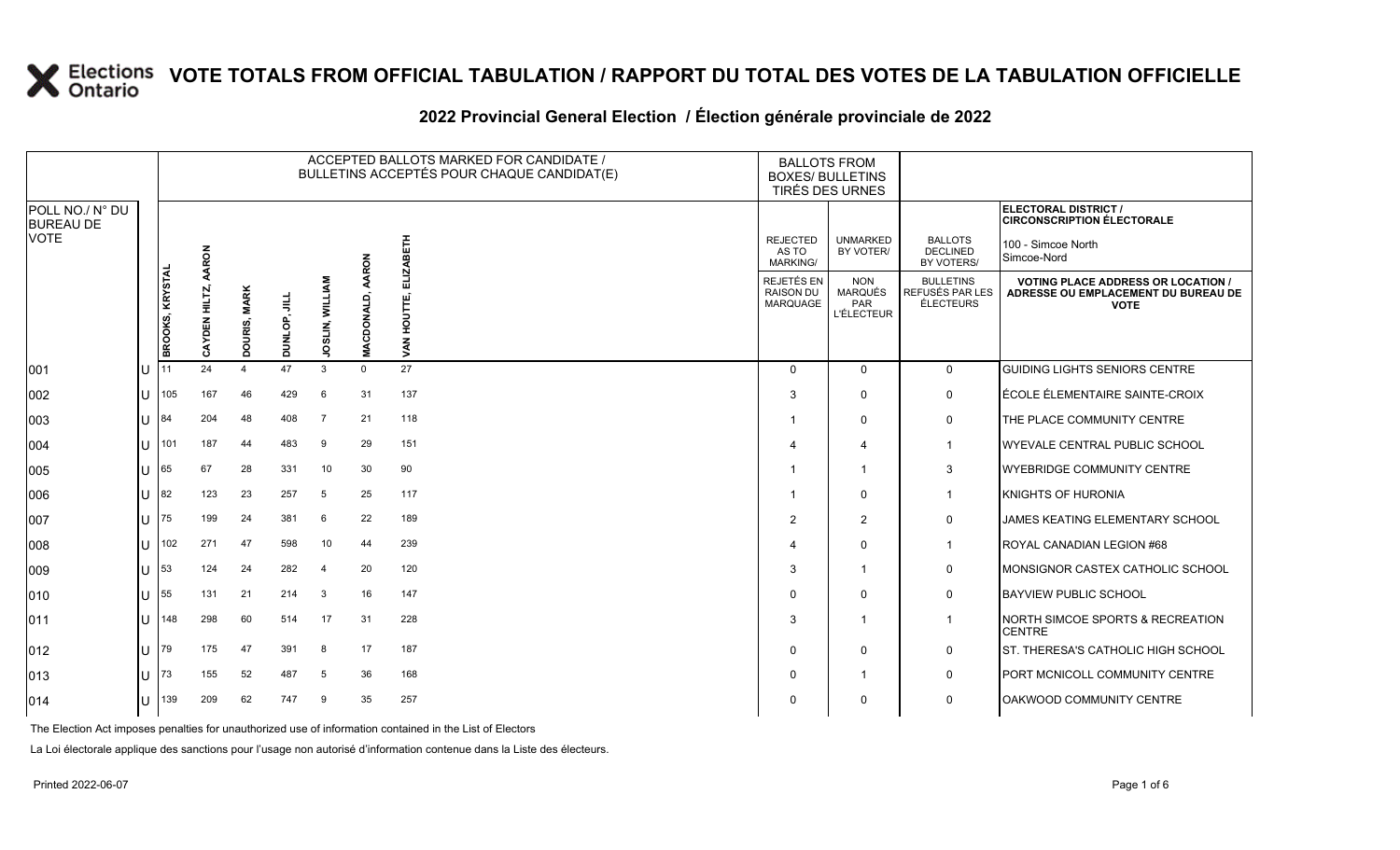|              |                                                                                                                                  |                |         |                |                        |                            |                                                                                                                |                                                          |                                                                   | ELECTORAL DISTRICT /<br><b>CIRCONSCRIPTION ÉLECTORALE</b>                                       |
|--------------|----------------------------------------------------------------------------------------------------------------------------------|----------------|---------|----------------|------------------------|----------------------------|----------------------------------------------------------------------------------------------------------------|----------------------------------------------------------|-------------------------------------------------------------------|-------------------------------------------------------------------------------------------------|
|              |                                                                                                                                  |                |         |                |                        |                            | <b>REJECTED</b><br>AS TO<br><b>MARKING/</b>                                                                    | <b>UNMARKED</b><br>BY VOTER/                             | <b>BALLOTS</b><br><b>DECLINED</b><br>BY VOTERS/                   | 100 - Simcoe North<br>Simcoe-Nord                                                               |
|              | HILTZ,<br>AYDEN1<br>σ                                                                                                            | <b>MARK</b>    | 킄       |                |                        | 긊<br>HOUTTE,               | REJETÉS EN<br><b>RAISON DU</b><br><b>MARQUAGE</b>                                                              | <b>NON</b><br><b>MARQUÉS</b><br>PAR<br><b>L'ÉLECTEUR</b> | <b>BULLETINS</b><br>REFUSÉS PAR LES<br>ÉLECTEURS                  | <b>VOTING PLACE ADDRESS OR LOCATION /</b><br>ADRESSE OU EMPLACEMENT DU BUREAU DE<br><b>VOTE</b> |
|              | 44                                                                                                                               | 25             | 196     | $5^{\circ}$    | 12                     | 80                         | $\Omega$                                                                                                       | -1                                                       | $\overline{1}$                                                    | ROYAL CANADIAN LEGION - BRANCH 316                                                              |
| u            | 109                                                                                                                              | 38             | 531     |                | 21                     | 156                        | 3                                                                                                              |                                                          | 0                                                                 | <b>COLDWATER PUBLIC SCHOOL</b>                                                                  |
|              | 59                                                                                                                               | 26             | 303     | $\overline{7}$ | 16                     | 63                         |                                                                                                                | 0                                                        | 0                                                                 | <b>IMATCHEDASH COMMUNITY HERITAGE</b><br><b>CENTRE</b>                                          |
| $\mathbf{U}$ | 6                                                                                                                                | $\overline{7}$ | 50      | $\mathbf 0$    | $\mathbf 4$            | 8                          | $\Omega$                                                                                                       | $\mathbf{0}$                                             | $\mathbf 0$                                                       | <b>RIVERHOUSE RESTAURANT</b>                                                                    |
|              | 37                                                                                                                               | 10             | 249     | $\overline{2}$ | 12                     | 66                         | $\overline{2}$                                                                                                 | -1                                                       | $\mathbf 0$                                                       | LAKE ST. GEORGE COMMUNITY CENTRE                                                                |
| $\mathbf{U}$ | 39                                                                                                                               | 9              | 265     | 6              | 25                     | 60                         | $\Omega$                                                                                                       | $\Omega$                                                 | -1                                                                | <b>ICHRISTIAN FELLOWSHIP CHAPEL</b>                                                             |
| $\mathbf{U}$ | 193                                                                                                                              | 35             | 671     | 10             | 29                     | 190                        | $\overline{2}$                                                                                                 |                                                          | 4                                                                 | ODAS PARK - ORILLIA FAIRGROUNDS                                                                 |
| U            | 103                                                                                                                              | 30             | 491     | 5              | 32                     | 130                        |                                                                                                                | 5                                                        | $\overline{1}$                                                    | <b>I</b> WARMINSTER ELEMENTARY SCHOOL                                                           |
| U            | 22                                                                                                                               | $\overline{4}$ | 134     | 2              | 3                      | 20                         | $\Omega$                                                                                                       | 0                                                        | 0                                                                 | <b>IBIG CEDAR ESTATES - THE CLUB HOUSE</b>                                                      |
|              | 199                                                                                                                              | 35             | 550     | 6              | 45                     | 217                        | $\Omega$                                                                                                       | $\mathbf{0}$                                             | 0                                                                 | ROTARY PLACE - WEST ORILLIA SPORTS<br>COMP.                                                     |
| $\mathbf{U}$ | 133                                                                                                                              | 27             | 420     | $\overline{4}$ | 14                     | 126                        |                                                                                                                | 0                                                        | $\mathbf 0$                                                       | <b>HAWKESTONE COMMUNITY HALL</b>                                                                |
|              | 124                                                                                                                              | 25             | 426     | 6              | 25                     | 273                        | $\Omega$                                                                                                       | 4                                                        | 3                                                                 | <b>IBEST WESTERN - MARIPOSA INN &amp; CNF. CTR.</b>                                             |
| ΙU           | 142                                                                                                                              | 40             | 385     | 7              | 17                     | 311                        | $\overline{2}$                                                                                                 | 0                                                        | $\mathbf 0$                                                       | <b>JORILLIA RECREATION CENTRE</b>                                                               |
|              | BROOKS, KRYSTAL<br>142<br>1111<br>48<br> 14<br> 38 <br>48<br>1114<br>78<br>$ 12\rangle$<br>89<br>$\sqrt{57}$<br>$\vert$ 93<br>92 | AARON          | DOURIS, | DUNLOP,        | <b>JOSLIN, WILLIAM</b> | AARON<br><b>MACDONALD,</b> | ACCEPTED BALLOTS MARKED FOR CANDIDATE /<br>BULLETINS ACCEPTÉS POUR CHAQUE CANDIDAT(E)<br><b>IZABETH</b><br>VAN |                                                          | <b>BALLOTS FROM</b><br><b>BOXES/ BULLETINS</b><br>TIRÉS DES URNES |                                                                                                 |

#### **2022 Provincial General Election / Élection générale provinciale de 2022**

The Election Act imposes penalties for unauthorized use of information contained in the List of Electors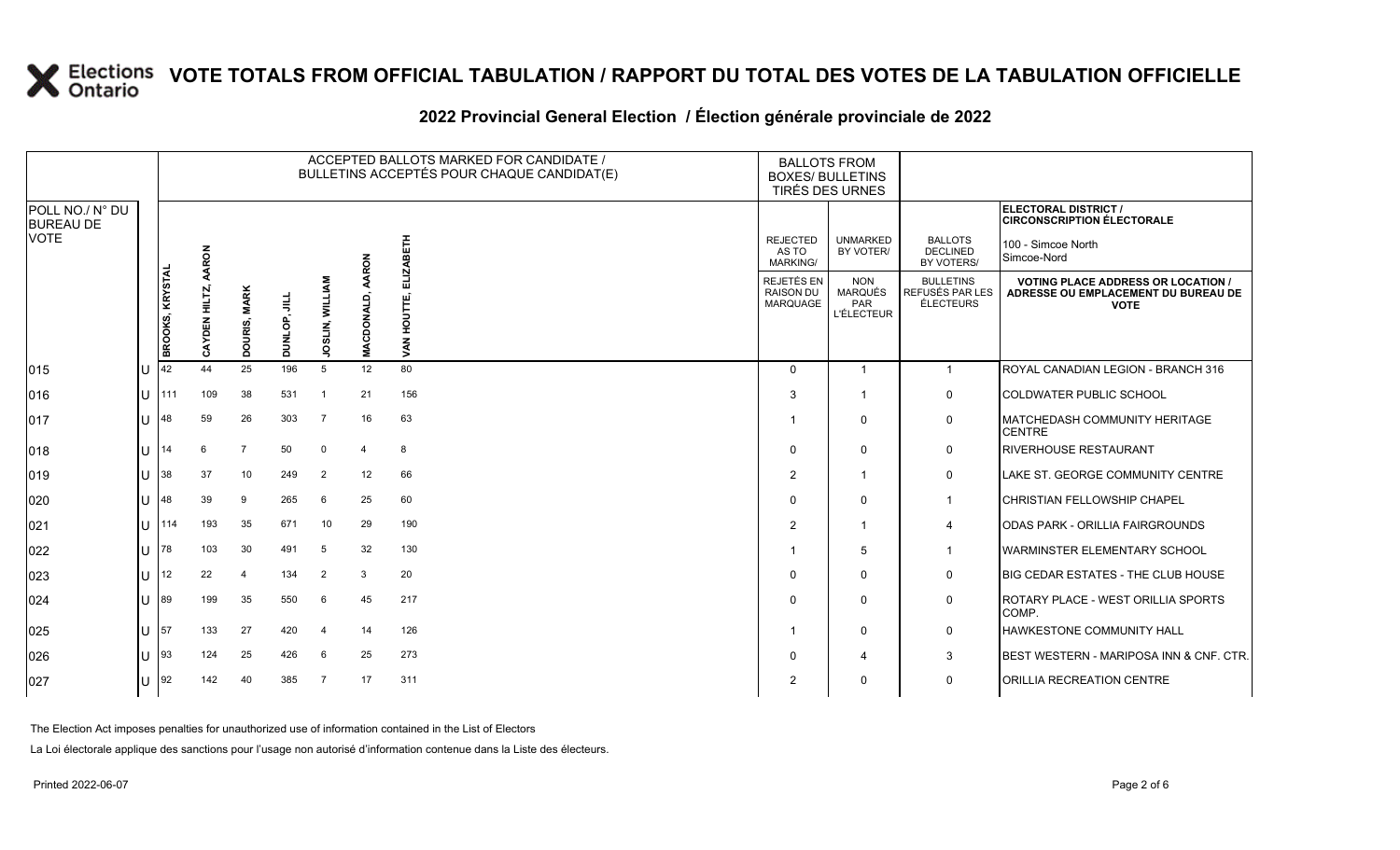|                                     |   |                 |                      |                        |              |                        |                         | ACCEPTED BALLOTS MARKED FOR CANDIDATE /<br>BULLETINS ACCEPTÉS POUR CHAQUE CANDIDAT(E) |                                                          | <b>BALLOTS FROM</b><br><b>BOXES/ BULLETINS</b><br><b>TIRÉS DES URNES</b> |                                                         |                                                                                                 |
|-------------------------------------|---|-----------------|----------------------|------------------------|--------------|------------------------|-------------------------|---------------------------------------------------------------------------------------|----------------------------------------------------------|--------------------------------------------------------------------------|---------------------------------------------------------|-------------------------------------------------------------------------------------------------|
| POLL NO./ N° DU<br><b>BUREAU DE</b> |   |                 |                      |                        |              |                        |                         |                                                                                       |                                                          |                                                                          |                                                         | ELECTORAL DISTRICT /<br><b>CIRCONSCRIPTION ÉLECTORALE</b>                                       |
| <b>VOTE</b>                         |   |                 | AARON                |                        |              |                        | RON                     | 띺<br>ᆱ                                                                                | <b>REJECTED</b><br>AS TO<br><b>MARKING/</b>              | <b>UNMARKED</b><br>BY VOTER/                                             | <b>BALLOTS</b><br><b>DECLINED</b><br>BY VOTERS/         | 100 - Simcoe North<br>Simcoe-Nord                                                               |
|                                     |   | BROOKS, KRYSTAL | <b>CAYDEN HILTZ,</b> | <b>MARK</b><br>DOURIS, | DUNLOP, JILL | <b>JOSLIN, WILLIAM</b> | <b>DONALD</b><br>ᅙ<br>Š | <b>NAV</b>                                                                            | <b>REJETÉS EN</b><br><b>RAISON DU</b><br><b>MARQUAGE</b> | <b>NON</b><br>MARQUÉS<br>PAR<br><b>L'ÉLECTEUR</b>                        | <b>BULLETINS</b><br>REFUSÉS PAR LES<br><b>ÉLECTEURS</b> | <b>VOTING PLACE ADDRESS OR LOCATION /</b><br>ADRESSE OU EMPLACEMENT DU BUREAU DE<br><b>VOTE</b> |
| 028                                 |   | 107             | 169                  | 32                     | 477          | $\overline{4}$         | 21                      | 208                                                                                   | $\Omega$                                                 | $\overline{4}$                                                           | $\overline{1}$                                          | BARNFIELD POINT RECREATION CENTRE                                                               |
| 029                                 | U | 12              | 15                   | $\Omega$               | 31           | $\mathbf 0$            | $\overline{2}$          | 20                                                                                    | $\Omega$                                                 | $\Omega$                                                                 | $\mathbf 0$                                             | THE VILLAGES OF LEACOCK POINT COMM.<br><b>HALL</b>                                              |
| 030                                 | U | 79              | 114                  | 17                     | 273          | 3                      | 16                      | 213                                                                                   | $\Omega$                                                 | $\mathbf 0$                                                              | - 1                                                     | <b>SALVATION ARMY - ORILLIA</b>                                                                 |
| 031                                 | U | 102             | 166                  | 16                     | 285          | 5                      | 30                      | 255                                                                                   | 2                                                        | $\overline{2}$                                                           |                                                         | ORILLIA SECONDARY SCHOOL                                                                        |
| 032                                 | H | 166             | 121                  | 11                     | 193          | $\overline{7}$         | 25                      | 227                                                                                   |                                                          | $\Omega$                                                                 |                                                         | LIONS OVAL PUBLIC SCHOOL                                                                        |
| 033                                 | U | 94              | 190                  | 20                     | 444          | $\overline{4}$         | 15                      | 297                                                                                   | $\overline{2}$                                           |                                                                          | 6                                                       | MONSIGNOR LEE ROMAN CATHOLIC<br>SCHOOL                                                          |
| 034                                 | U | 90              | 112                  | 15                     | 463          | 5                      | 25                      | 158                                                                                   |                                                          | 2                                                                        | $\mathbf 0$                                             | <b>SEVERN SHORES PUBLIC SCHOOL</b>                                                              |
| 035                                 | U | 80              | 68                   | 17                     | 285          | $\overline{4}$         | 24                      | 95                                                                                    |                                                          | -1                                                                       |                                                         | <b>WASHAGO COMMUNITY CENTRE</b>                                                                 |
| 036                                 | П | 19              | 19                   | $\overline{7}$         | 40           | $\Omega$               | 3                       | 56                                                                                    | $\Omega$                                                 | -1                                                                       | $\mathbf 0$                                             | <b>RAMA FIRST NATION COMMUNITY HALL</b>                                                         |
| 037                                 | U | 54              | 68                   | 22                     | 287          | $\overline{2}$         | 10                      | 76                                                                                    | 0                                                        | $\Omega$                                                                 | $\overline{2}$                                          | LONGFORD MILLS COMMUNITY CENTRE                                                                 |
| 038                                 | U | 63              | 96                   | 23                     | 333          | 3                      | 12                      | 114                                                                                   | $\Omega$                                                 | 3                                                                        | $\mathbf 0$                                             | RAMARA COMMUNITY CENTRE                                                                         |
| 039                                 |   | 43              | 112                  | 27                     | 456          | $\overline{7}$         | 18                      | 90                                                                                    |                                                          |                                                                          | $\mathbf 0$                                             | UPTERGROVE PUBLIC SCHOOL                                                                        |
| 040                                 |   | IJ 111          | 16                   | 6                      | 143          | - 1                    | -4                      | 25                                                                                    | $\overline{2}$                                           | $\Omega$                                                                 | $\mathbf 0$                                             | <b>UDNEY COMMUNITY CENTRE</b>                                                                   |

#### **2022 Provincial General Election / Élection générale provinciale de 2022**

The Election Act imposes penalties for unauthorized use of information contained in the List of Electors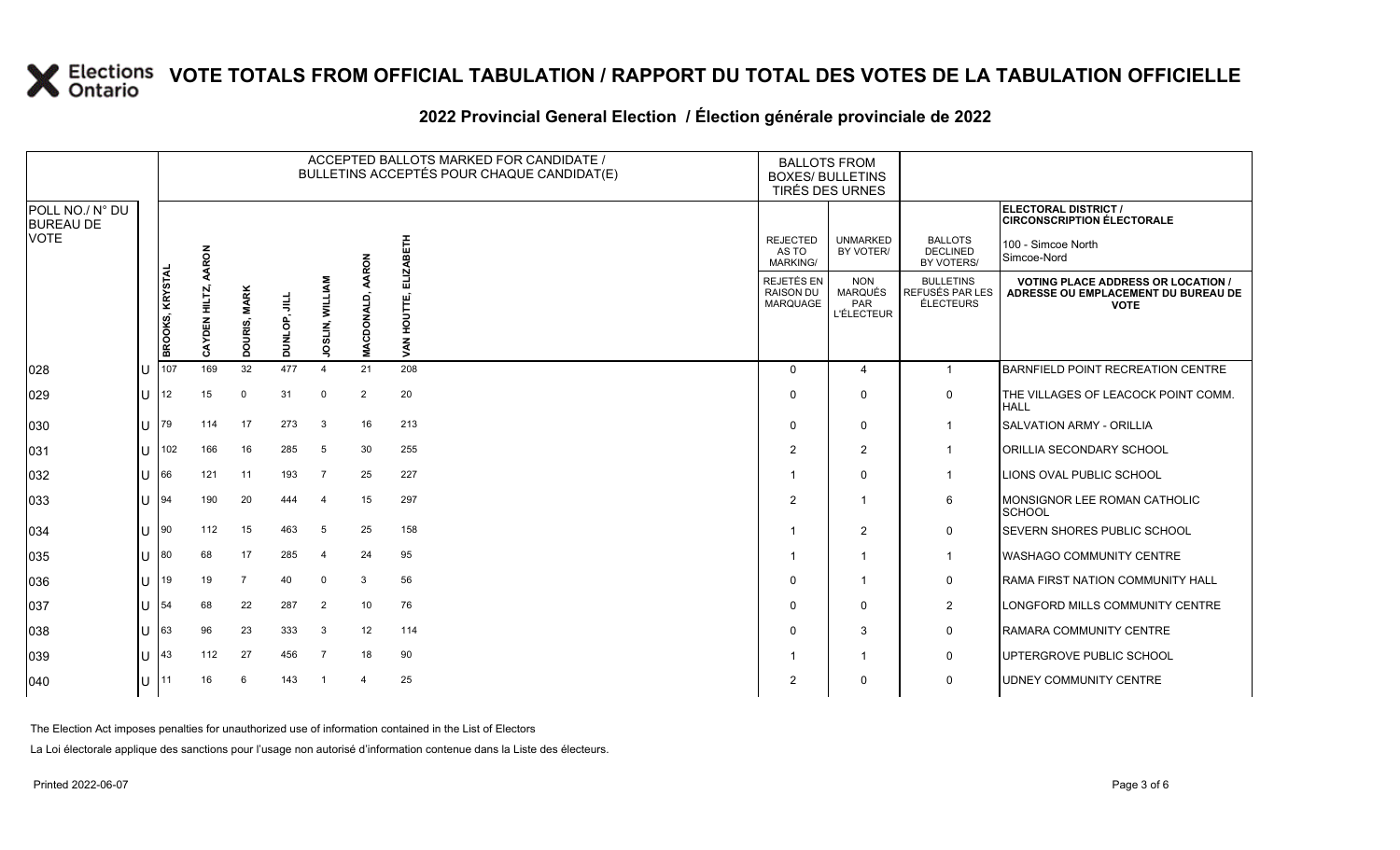|                                     |                 | ACCEPTED BALLOTS MARKED FOR CANDIDATE /<br>BULLETINS ACCEPTÉS POUR CHAQUE CANDIDAT(E) |              |                |                        |                |                        |                                                          |                                                          | <b>BALLOTS FROM</b><br><b>BOXES/ BULLETINS</b><br>TIRÉS DES URNES |                                                                                                 |                                                                  |
|-------------------------------------|-----------------|---------------------------------------------------------------------------------------|--------------|----------------|------------------------|----------------|------------------------|----------------------------------------------------------|----------------------------------------------------------|-------------------------------------------------------------------|-------------------------------------------------------------------------------------------------|------------------------------------------------------------------|
| POLL NO./ N° DU<br><b>BUREAU DE</b> |                 |                                                                                       |              |                |                        |                |                        |                                                          |                                                          |                                                                   |                                                                                                 | <b>ELECTORAL DISTRICT /</b><br><b>CIRCONSCRIPTION ÉLECTORALE</b> |
| <b>VOTE</b>                         |                 |                                                                                       | AARON        |                |                        |                | <b>RON</b>             | 舌                                                        | <b>REJECTED</b><br>AS TO<br><b>MARKING/</b>              | <b>UNMARKED</b><br>BY VOTER/                                      | <b>BALLOTS</b><br><b>DECLINED</b><br>BY VOTERS/                                                 | 100 - Simcoe North<br>Simcoe-Nord                                |
|                                     | BROOKS, KRYSTAL | CAYDEN HILTZ,                                                                         | DOURIS, MARK | DUNLOP, JILL   | <b>JOSLIN, WILLIAM</b> | DONALD,<br>Š   | VAN                    | <b>REJETÉS EN</b><br><b>RAISON DU</b><br><b>MARQUAGE</b> | <b>NON</b><br><b>MARQUÉS</b><br>PAR<br><b>L'ÉLECTEUR</b> | <b>BULLETINS</b><br>REFUSÉS PAR LES<br>ÉLECTEURS                  | <b>VOTING PLACE ADDRESS OR LOCATION /</b><br>ADRESSE OU EMPLACEMENT DU BUREAU DE<br><b>VOTE</b> |                                                                  |
| 041                                 |                 | 27                                                                                    | 51           | $\overline{7}$ | 206                    | $\overline{2}$ | $\overline{4}$         | 35                                                       |                                                          | $\mathbf 0$                                                       | 2                                                                                               | LAGOON CITY COMMUNITY CENTRE                                     |
| 042                                 | <b>ال</b>       | 34                                                                                    | 56           | 13             | 248                    | $\mathbf{1}$   | 13                     | 52                                                       |                                                          | $\Omega$                                                          | 0                                                                                               | <b>BRECHIN PUBLIC SCHOOL</b>                                     |
| 400                                 | υI              | 11                                                                                    | 12           |                | 33                     | $\overline{4}$ | -1                     | 12                                                       | 0                                                        | $\Omega$                                                          |                                                                                                 | <b>PARKVIEW APARTMENTS</b>                                       |
| 401                                 | U               |                                                                                       | 18           |                | 30                     | 2              | $\overline{1}$         | 13                                                       | $\Omega$                                                 | $\mathbf 0$                                                       | 0                                                                                               | MUSKOKA COURT APARTMENTS                                         |
| 402                                 | U               | 2                                                                                     | 10           | -1             | 35                     | -1             | $\overline{0}$         | 12                                                       | $\Omega$                                                 | $\mathbf 0$                                                       | 0                                                                                               | <b>LEGION CREST COMPLEX #1</b>                                   |
| 700                                 | U               | 22                                                                                    | 25           | $\overline{7}$ | 23                     | $\overline{7}$ | $\boldsymbol{\Lambda}$ | 19                                                       | 5                                                        | $\overline{2}$                                                    | $\mathbf 0$                                                                                     | WAYPOINT CENTRE FOR MENTAL HEALTH<br><b>CARE</b>                 |
| 701                                 |                 |                                                                                       |              |                |                        |                |                        | COMBINED WITH 702 / COMBINÉ À 702                        |                                                          |                                                                   |                                                                                                 |                                                                  |
| 702                                 |                 | $\mathsf{U}$ 15                                                                       | 16           | 0              | 29                     | -1             | $\mathbf 0$            | $\overline{7}$                                           | $\mathbf 0$                                              | $\mathbf 0$                                                       | $\mathbf 0$                                                                                     | <b>GEORGIAN BAY SENIORS LODGE</b>                                |
| 703                                 | U               | R.                                                                                    | 32           |                | 41                     | $\overline{2}$ | $\overline{4}$         | $\overline{4}$                                           | 3                                                        | $\Omega$                                                          | $\mathbf 0$                                                                                     | <b>GEORGIAN MANOR</b>                                            |
| 704                                 |                 |                                                                                       |              |                |                        |                |                        | COMBINED WITH 703 / COMBINÉ À 703                        |                                                          |                                                                   |                                                                                                 |                                                                  |
| 705                                 | U               | I6                                                                                    |              |                | 20                     | -1             | 5                      | $\overline{7}$                                           | $\Omega$                                                 | $\mathbf 0$                                                       | $\mathbf 0$                                                                                     | <b>HILLCREST VILLAGE CARE CENTRE</b>                             |
| 706                                 | U               |                                                                                       | 9            | $\overline{1}$ | 12                     | $\overline{1}$ | 3                      | 5                                                        | $\Omega$                                                 | $\mathbf 0$                                                       | $\mathbf 0$                                                                                     | <b>VILLA CARE CENTRE</b>                                         |
| 707                                 |                 |                                                                                       |              |                |                        |                |                        | COMBINED WITH 720 / COMBINÉ À 720                        |                                                          |                                                                   |                                                                                                 |                                                                  |
| 708                                 | U               |                                                                                       |              |                |                        |                |                        | COMBINED WITH 720 / COMBINÉ À 720                        |                                                          |                                                                   |                                                                                                 |                                                                  |

#### **2022 Provincial General Election / Élection générale provinciale de 2022**

The Election Act imposes penalties for unauthorized use of information contained in the List of Electors

La Loi électorale applique des sanctions pour l'usage non autorisé d'information contenue dans la Liste des électeurs.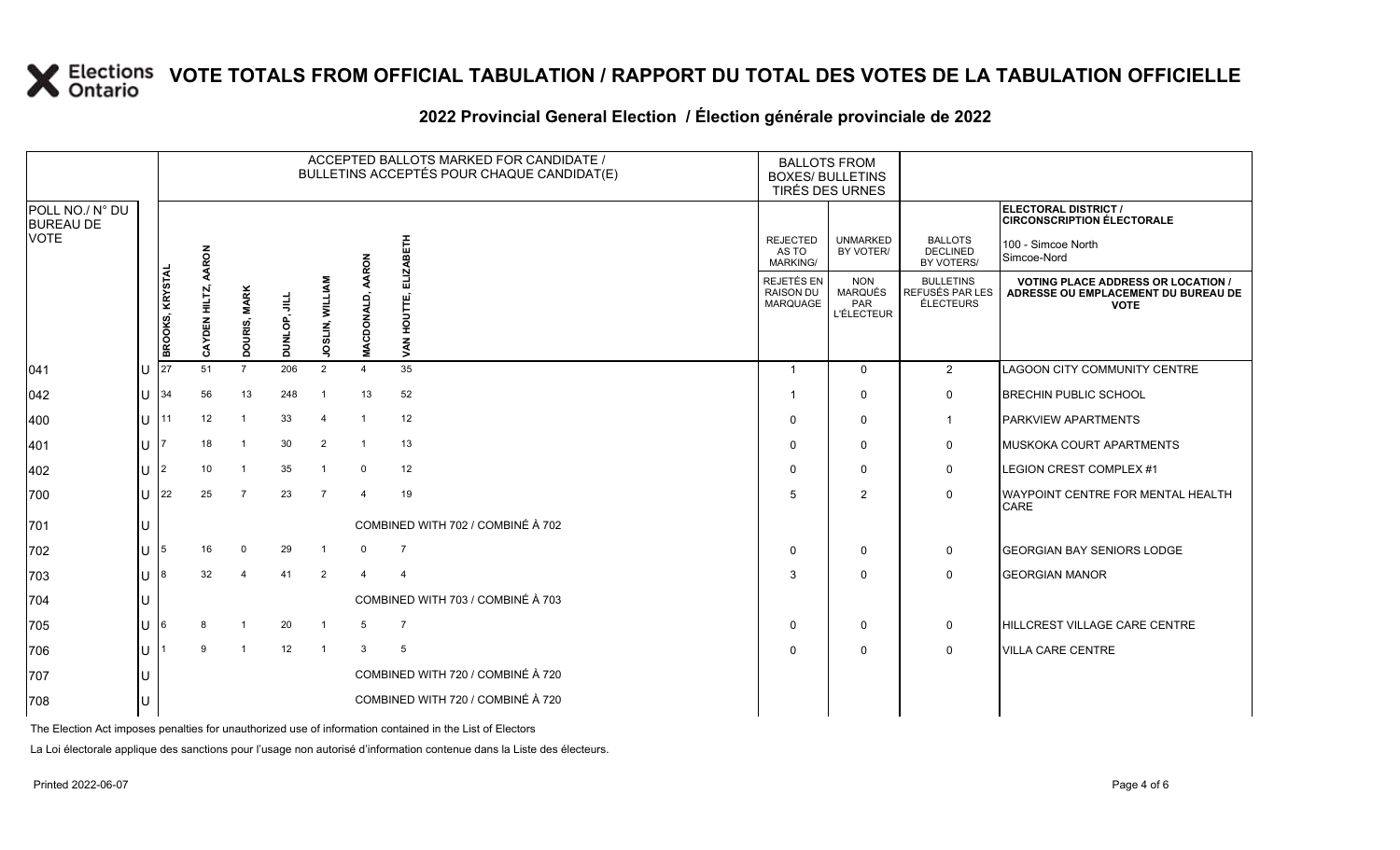|                                                    |              |                 |                      |                         |                     |                          |                         | ACCEPTED BALLOTS MARKED FOR CANDIDATE /<br>BULLETINS ACCEPTÉS POUR CHAQUE CANDIDAT(E) | <b>BALLOTS FROM</b><br><b>BOXES/ BULLETINS</b>           | TIRÉS DES URNES                                   |                                                         |                                                                                                 |
|----------------------------------------------------|--------------|-----------------|----------------------|-------------------------|---------------------|--------------------------|-------------------------|---------------------------------------------------------------------------------------|----------------------------------------------------------|---------------------------------------------------|---------------------------------------------------------|-------------------------------------------------------------------------------------------------|
| POLL NO./ N° DU<br><b>BUREAU DE</b><br><b>VOTE</b> |              |                 |                      |                         |                     |                          |                         |                                                                                       |                                                          |                                                   |                                                         | ELECTORAL DISTRICT /<br><b>CIRCONSCRIPTION ÉLECTORALE</b>                                       |
|                                                    |              |                 | AARON                |                         |                     |                          | <b>AARON</b>            | Ě                                                                                     | <b>REJECTED</b><br>AS TO<br><b>MARKING/</b>              | <b>UNMARKED</b><br>BY VOTER/                      | <b>BALLOTS</b><br><b>DECLINED</b><br>BY VOTERS/         | 100 - Simcoe North<br>Simcoe-Nord                                                               |
|                                                    |              | BROOKS, KRYSTAL | <b>CAYDEN HILTZ,</b> | DOURIS, MARK            | <b>DUNLOP, JILL</b> | LIN, WILLIAN<br>g<br>≍   | DONALD,<br>ō            | ₹                                                                                     | <b>REJETÉS EN</b><br><b>RAISON DU</b><br><b>MARQUAGE</b> | <b>NON</b><br>MARQUÉS<br>PAR<br><b>L'ÉLECTEUR</b> | <b>BULLETINS</b><br>REFUSÉS PAR LES<br><b>ÉLECTEURS</b> | <b>VOTING PLACE ADDRESS OR LOCATION /</b><br>ADRESSE OU EMPLACEMENT DU BUREAU DE<br><b>VOTE</b> |
| 709                                                |              |                 | $\overline{7}$       | $\overline{2}$          | 23                  | $\Omega$                 | $\overline{1}$          | 3                                                                                     | $\mathbf 0$                                              | $\mathbf 0$                                       | $\mathbf 0$                                             | <b>CHARTWELL TIFFIN RETIREMENT</b><br><b>RESIDENCE</b>                                          |
| 710                                                |              |                 | 7                    | $\overline{\mathbf{1}}$ | 16                  | $\overline{\mathbf{1}}$  | $\overline{1}$          | $\overline{1}$                                                                        | -1                                                       | $\overline{2}$                                    | $\mathbf 0$                                             | <b>SPENCER HOUSE</b>                                                                            |
| 711                                                |              | 6               | 14                   | $\mathbf{0}$            | 29                  | $\boldsymbol{\varDelta}$ | $\mathbf 0$             | 6                                                                                     | $\Omega$                                                 | $\mathbf 0$                                       | 3                                                       | <b>CHAMPLAIN MANOR RETIREMENT</b><br><b>RESIDENCE</b>                                           |
| 712                                                |              |                 | 9                    | 3                       | 8                   | $\Omega$                 |                         | 3                                                                                     | $\Omega$                                                 | $\mathbf 0$                                       | 0                                                       | <b>TRILLIUM MANOR</b>                                                                           |
| 713                                                | $\mathbf{L}$ | 12              | 11                   | $\mathbf 0$             | 37                  | $\overline{2}$           |                         | 9                                                                                     | $\Omega$                                                 | $\mathbf 0$                                       | $\overline{c}$                                          | SUNDIAL LAKEVIEW RETIREMENT<br><b>RESIDENCE</b>                                                 |
| 714                                                |              | 5               | 24                   | $\Omega$                | 23                  | $\mathbf 0$              |                         | $\overline{7}$                                                                        | -1                                                       | $\mathbf 0$                                       | $\overline{2}$                                          | <b>BIRCHMERE RETIREMENT RESIDENCE</b>                                                           |
| 715                                                |              |                 |                      |                         |                     |                          |                         | COMBINED WITH ADV002 / COMBINÉ À ADV002                                               |                                                          |                                                   |                                                         |                                                                                                 |
| 716                                                |              | 0               | -5                   | 3                       | $\overline{2}$      |                          | $\overline{2}$          | $\mathbf{3}$                                                                          | 0                                                        | $\mathbf 0$                                       | 0                                                       | <b>OAK TERRACE</b>                                                                              |
| 717                                                |              | 5               | 22                   | $\overline{\mathbf{1}}$ | 35                  | 3                        | $\overline{\mathbf{1}}$ | 8                                                                                     | $\Omega$                                                 | $\mathbf 0$                                       | $\mathbf 0$                                             | LEACOCK RETIREMENT LODGE                                                                        |
| 718                                                |              |                 |                      | $\mathbf 0$             | 5                   | $\mathbf 0$              | $\mathbf 0$             | $\mathbf 0$                                                                           | $\Omega$                                                 | $\mathbf 0$                                       | 0                                                       | <b>LEACOCK CARE CENTRE</b>                                                                      |
| 720                                                |              |                 | 10                   | $\overline{\mathbf{1}}$ | 33                  | 3                        | $\overline{2}$          | $\overline{7}$                                                                        | $\overline{2}$                                           | $\mathbf 0$                                       | 5                                                       | <b>GEORGIAN BAY GENERAL HOSPITAL</b>                                                            |
| <b>ADV001</b>                                      |              | 76              | 186                  | 21                      | 682                 | -5                       | 21                      | 194                                                                                   | $\overline{2}$                                           | $\mathbf 0$                                       | $\overline{2}$                                          | RETURNING OFFICE - ORILLIA-2022                                                                 |
| ADV002                                             |              | 253             | 715                  | 118                     | 1914                | 12                       | 81                      | 647                                                                                   | 47                                                       | $\mathbf 0$                                       | 6                                                       | RETURNING OFFICE - ORILLIA- 2022                                                                |

#### **2022 Provincial General Election / Élection générale provinciale de 2022**

The Election Act imposes penalties for unauthorized use of information contained in the List of Electors